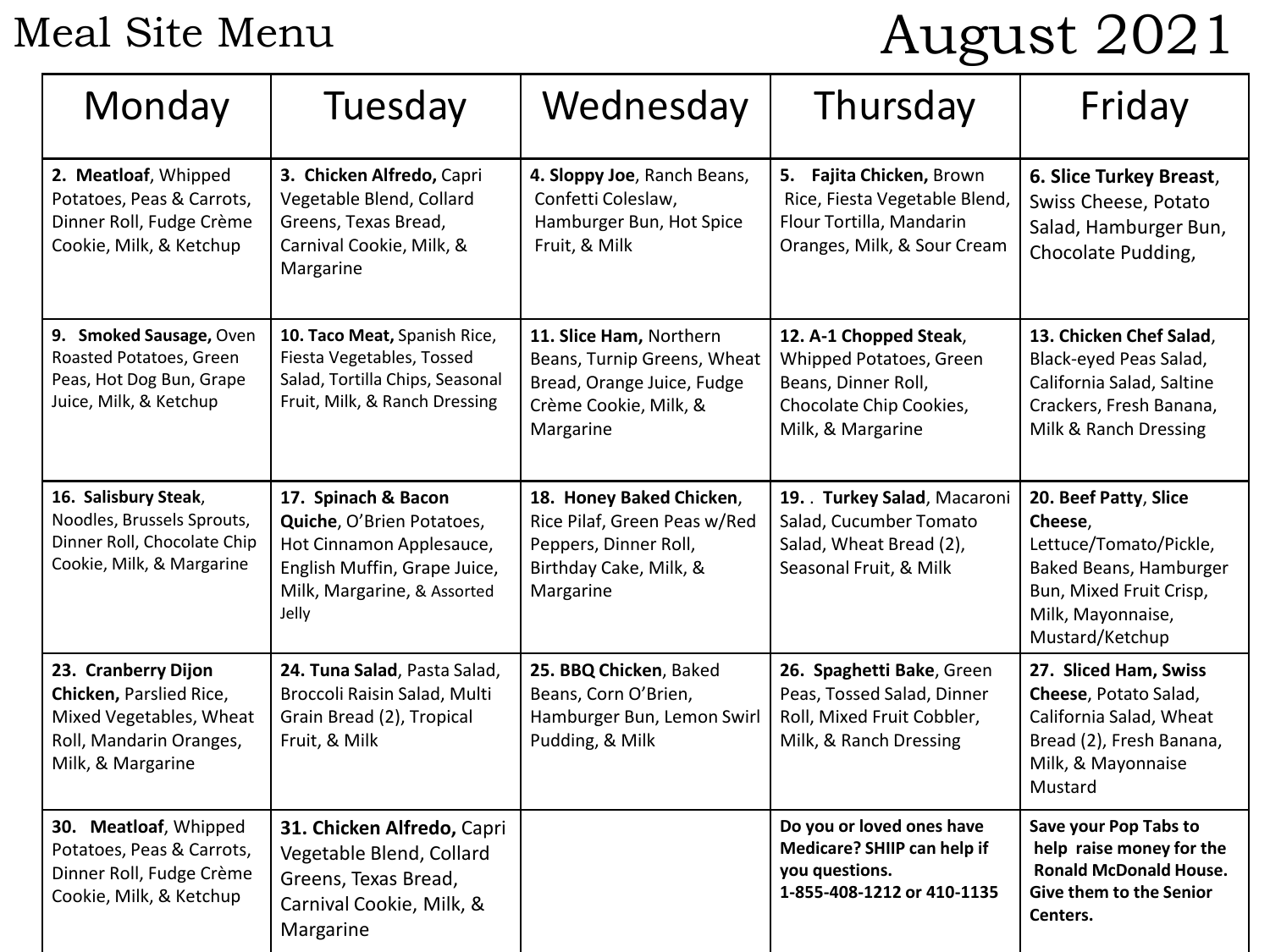## East Rockingham Meal Site East Rockingham Meal Site<br>135 Safie 6<sup>th</sup> Street, Rockingham, NC 28379 **August 2021** 910-997-8225

| Monday                                                                                                                           | Tuesday                                                                                                                                              | Wednesday                                                                                                                  | Thursday                                                                                                                 | Friday                                                                                                                                                  |
|----------------------------------------------------------------------------------------------------------------------------------|------------------------------------------------------------------------------------------------------------------------------------------------------|----------------------------------------------------------------------------------------------------------------------------|--------------------------------------------------------------------------------------------------------------------------|---------------------------------------------------------------------------------------------------------------------------------------------------------|
| 2. Meatloaf, Whipped<br>Potatoes, Peas & Carrots,<br>Dinner Roll, Fudge Crème<br>Cookie, Milk, & Ketchup                         | 3. Chicken Alfredo, Capri<br>Vegetable Blend, Collard<br>Greens, Texas Bread,<br>Carnival Cookie, Milk, &<br>Margarine                               | 4. Sloppy Joe, Ranch Beans,<br>Confetti Coleslaw,<br>Hamburger Bun, Hot Spice<br>Fruit, & Milk                             | 5. Fajita Chicken, Brown<br>Rice, Fiesta Vegetable Blend,<br>Flour Tortilla, Mandarin<br>Oranges, Milk, & Sour Cream     | 6. Slice Turkey Breast,<br>Swiss Cheese, Potato<br>Salad, Hamburger Bun,<br>Chocolate Pudding,                                                          |
| 9. Smoked Sausage, Oven<br>Roasted Potatoes, Green Peas,<br>Hot Dog Bun, Grape Juice,<br>Milk, & Ketchup                         | 10. Taco Meat, Spanish Rice,<br>Fiesta Vegetables, Tossed<br>Salad, Tortilla Chips, Seasonal<br>Fruit, Milk, & Ranch Dressing                        | 11. Slice Ham, Northern<br>Beans, Turnip Greens, Wheat<br>Bread, Orange Juice, Fudge<br>Crème Cookie, Milk, &<br>Margarine | 12. A-1 Chopped Steak,<br>Whipped Potatoes, Green<br>Beans, Dinner Roll,<br>Chocolate Chip Cookies,<br>Milk, & Margarine | 13. Chicken Chef Salad,<br>Black-eyed Peas Salad,<br>California Salad, Saltine<br>Crackers, Fresh Banana,<br>Milk & Ranch Dressing                      |
| 16. Salisbury Steak, Noodles,<br>Brussels Sprouts, Dinner Roll,<br>Chocolate Chip Cookie, Milk,<br>& Margarine                   | 17. Spinach & Bacon<br>Quiche, O'Brien Potatoes,<br>Hot Cinnamon Applesauce,<br>English Muffin, Grape Juice,<br>Milk, Margarine, & Assorted<br>Jelly | 18. Honey Baked Chicken,<br>Rice Pilaf, Green Peas w/Red<br>Peppers, Dinner Roll,<br>Birthday Cake, Milk, &<br>Margarine   | 19. Turkey Salad, Macaroni<br>Salad, Cucumber Tomato<br>Salad, Wheat Bread (2),<br>Seasonal Fruit, & Milk                | 20. Beef Patty, Slice<br>Cheese,<br>Lettuce/Tomato/Pickle,<br>Baked Beans, Hamburger<br>Bun, Mixed Fruit Crisp,<br>Milk, Mayonnaise,<br>Mustard/Ketchup |
| 23. Cranberry Dijon<br><b>Chicken, Parslied Rice, Mixed</b><br>Vegetables, Wheat Roll,<br>Mandarin Oranges, Milk, &<br>Margarine | 24. Tuna Salad, Pasta Salad,<br>Broccoli Raisin Salad, Multi<br>Grain Bread (2), Tropical<br>Fruit, & Milk                                           | 25. BBQ Chicken, Baked<br>Beans, Corn O'Brien,<br>Hamburger Bun, Lemon Swirl<br>Pudding, & Milk                            | 26. Spaghetti Bake, Green<br>Peas, Tossed Salad, Dinner<br>Roll, Mixed Fruit Cobbler,<br>Milk, & Ranch Dressing          | 27. Sliced Ham, Swiss<br>Cheese, Potato Salad,<br>California Salad, Wheat<br>Bread (2), Fresh Banana,<br>Milk, & Mayonnaise<br>Mustard                  |
| 30. Meatloaf, Whipped<br>Potatoes, Peas & Carrots,<br>Dinner Roll, Fudge Crème<br>Cookie, Milk, & Ketchup                        | 31. Chicken Alfredo, Capri<br>Vegetable Blend, Collard<br>Greens, Texas Bread,<br>Carnival Cookie, Milk, &<br>Margarine                              |                                                                                                                            | Do you or loved ones have<br>Medicare? SHIIP can help if<br>you questions.<br>1-855-408-1212 or 410-1135                 | Save your Pop Tabs to<br>help raise money for the<br><b>Ronald McDonald House.</b><br><b>Give them to the Senior</b><br>Centers.                        |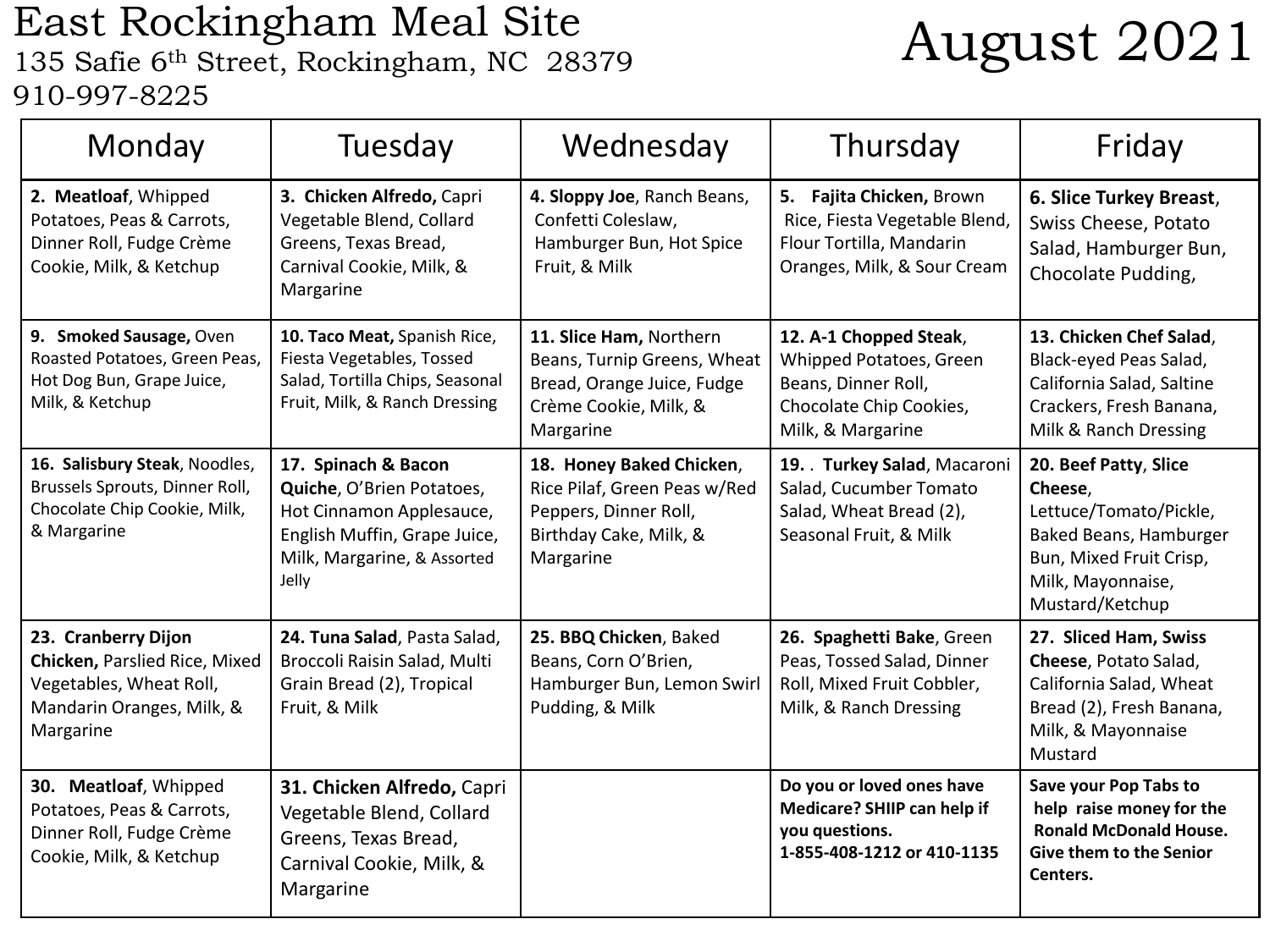# Ellerbe Meal Site 306 Millstone Road, Ellerbe, NC 28338 August 2021 910-652-6006

| Monday                                                                                                                    | Tuesday                                                                                                                                                     | Wednesday                                                                                                                  | Thursday                                                                                                                  | Friday                                                                                                                                            |
|---------------------------------------------------------------------------------------------------------------------------|-------------------------------------------------------------------------------------------------------------------------------------------------------------|----------------------------------------------------------------------------------------------------------------------------|---------------------------------------------------------------------------------------------------------------------------|---------------------------------------------------------------------------------------------------------------------------------------------------|
| 2. Meatloaf, Whipped<br>Potatoes, Peas & Carrots,<br>Dinner Roll, Fudge Crème<br>Cookie, Milk, & Ketchup                  | 3. Chicken Alfredo, Capri<br>Vegetable Blend, Collard<br>Greens, Texas Bread,<br>Carnival Cookie, Milk, &<br>Margarine                                      | 4. Sloppy Joe, Ranch<br>Beans,<br>Confetti Coleslaw,<br>Hamburger Bun, Hot<br>Spice<br>Fruit, & Milk                       | 5. Fajita Chicken, Brown<br>Rice, Fiesta Vegetable<br>Blend, Flour Tortilla,<br>Mandarin Oranges, Milk,<br>& Sour Cream   | 6. Slice Turkey Breast, Swiss<br>Cheese, Potato Salad,<br>Hamburger Bun, Chocolate<br>Pudding,                                                    |
| 9. Smoked Sausage, Oven<br>Roasted Potatoes, Green<br>Peas, Hot Dog Bun, Grape<br>Juice, Milk, & Ketchup                  | 10. Taco Meat, Spanish<br>Rice, Fiesta Vegetables,<br>Tossed Salad, Tortilla Chips,<br>Seasonal Fruit, Milk, &<br><b>Ranch Dressing</b>                     | 11. Slice Ham, Northern<br>Beans, Turnip Greens,<br>Wheat Bread, Orange<br>Juice, Fudge Crème<br>Cookie, Milk, & Margarine | 12. A-1 Chopped Steak,<br>Whipped Potatoes, Green<br>Beans, Dinner Roll,<br>Chocolate Chip Cookies,<br>Milk, & Margarine  | 13. Chicken Chef Salad, Black-<br>eyed Peas Salad, California<br>Salad, Saltine Crackers, Fresh<br>Banana, Milk & Ranch Dressing                  |
| 16. Salisbury Steak,<br>Noodles, Brussels Sprouts,<br>Dinner Roll, Chocolate Chip<br>Cookie, Milk, & Margarine            | 17. Spinach & Bacon<br>Quiche, O'Brien Potatoes,<br><b>Hot Cinnamon</b><br>Applesauce, English<br>Muffin, Grape Juice, Milk,<br>Margarine, & Assorted Jelly | 18. Honey Baked<br>Chicken, Rice Pilaf, Green<br>Peas w/Red Peppers,<br>Dinner Roll, Birthday<br>Cake, Milk, & Margarine   | 19. Turkey Salad,<br>Macaroni Salad,<br>Cucumber Tomato Salad,<br>Wheat Bread (2), Seasonal<br>Fruit, & Milk              | 20. Beef Patty, Slice Cheese,<br>Lettuce/Tomato/Pickle, Baked<br>Beans, Hamburger Bun, Mixed<br>Fruit Crisp, Milk, Mayonnaise,<br>Mustard/Ketchup |
| 23. Cranberry Dijon<br>Chicken, Parslied Rice,<br>Mixed Vegetables, Wheat<br>Roll, Mandarin Oranges,<br>Milk, & Margarine | 24. Tuna Salad, Pasta<br>Salad, Broccoli Raisin<br>Salad, Multi Grain Bread<br>(2), Tropical Fruit, & Milk                                                  | 25. BBQ Chicken, Baked<br>Beans, Corn O'Brien,<br>Hamburger Bun, Lemon<br>Swirl Pudding, & Milk                            | 26. Spaghetti Bake,<br>Green Peas, Tossed Salad,<br>Dinner Roll, Mixed Fruit<br>Cobbler, Milk, & Ranch<br><b>Dressing</b> | 27. Sliced Ham, Swiss Cheese,<br>Potato Salad, California Salad,<br>Wheat Bread (2), Fresh Banana,<br>Milk, & Mayonnaise<br>Mustard               |
| 30. Meatloaf, Whipped<br>Potatoes, Peas & Carrots,<br>Dinner Roll, Fudge Crème<br>Cookie, Milk, & Ketchup                 | 31. Chicken Alfredo,<br>Capri<br>Vegetable Blend,<br><b>Collard Greens, Texas</b><br>Bread, Carnival Cookie,<br>Milk, & Margarine                           |                                                                                                                            | Do you or loved ones have<br>Medicare? SHIIP can help<br>if you questions.<br>1-855-408-1212 or 410-<br>1135              | Save your Pop Tabs to<br>help raise money for the<br><b>Ronald McDonald House.</b><br>Give them to the Senior<br>Centers.                         |